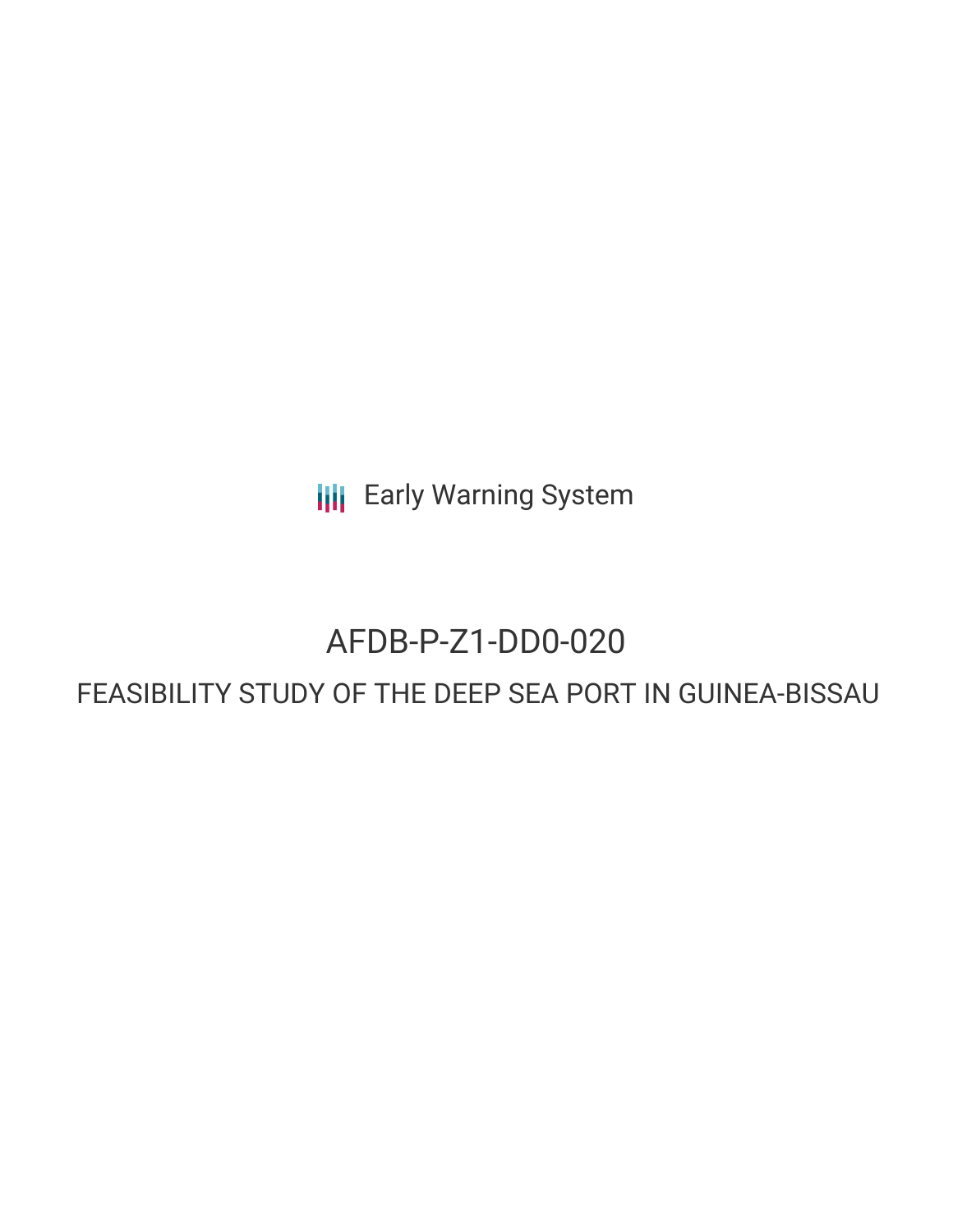

### **Quick Facts**

| Guinea-Bissau                   |
|---------------------------------|
| African Development Bank (AFDB) |
| Approved                        |
|                                 |
| 2018-12-14                      |
| <b>GOUVERNEMENT DE GUINEE</b>   |
| Transport                       |
| $$1.02$ million                 |
|                                 |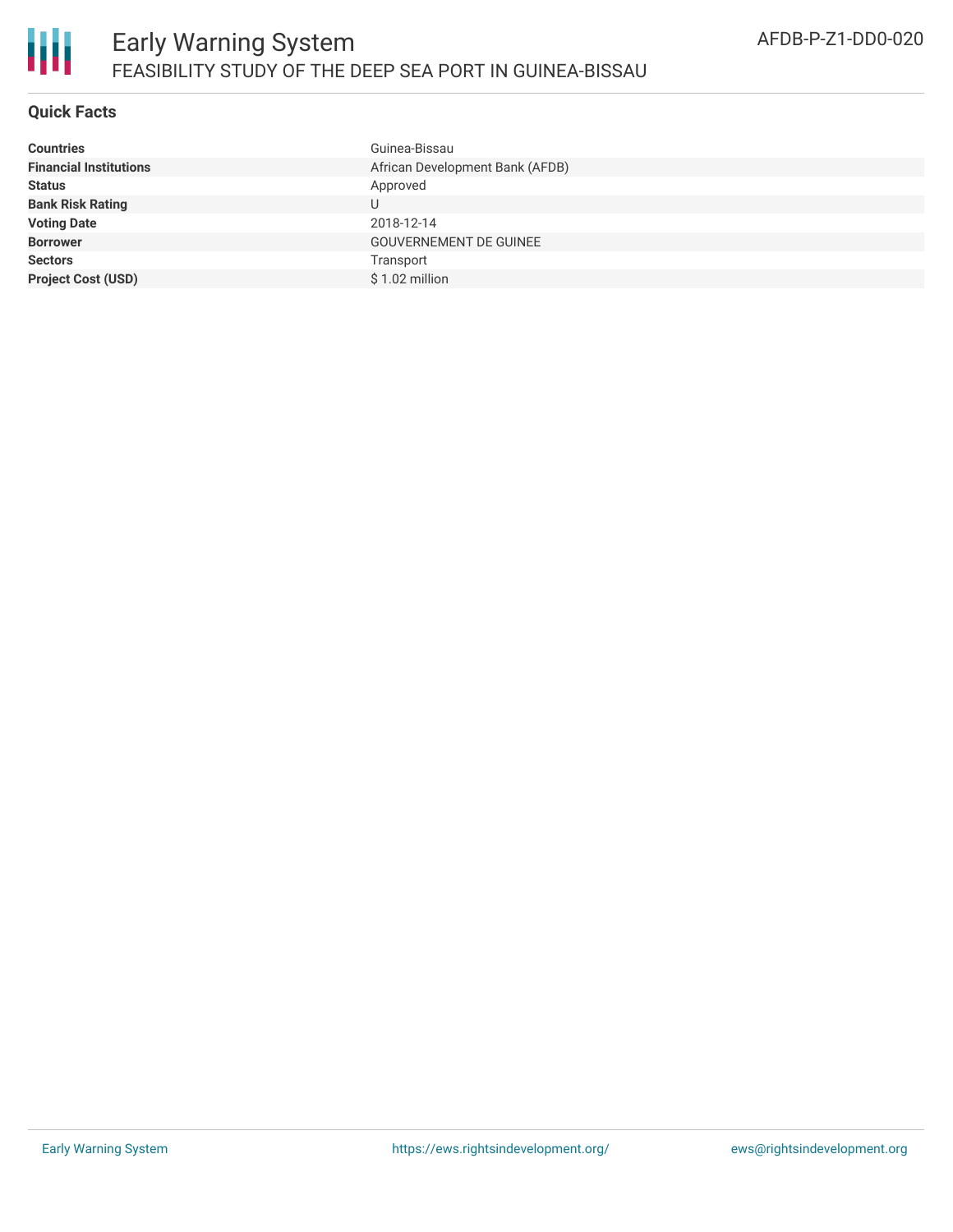

## **Project Description**

No project information available at the time of disclosure.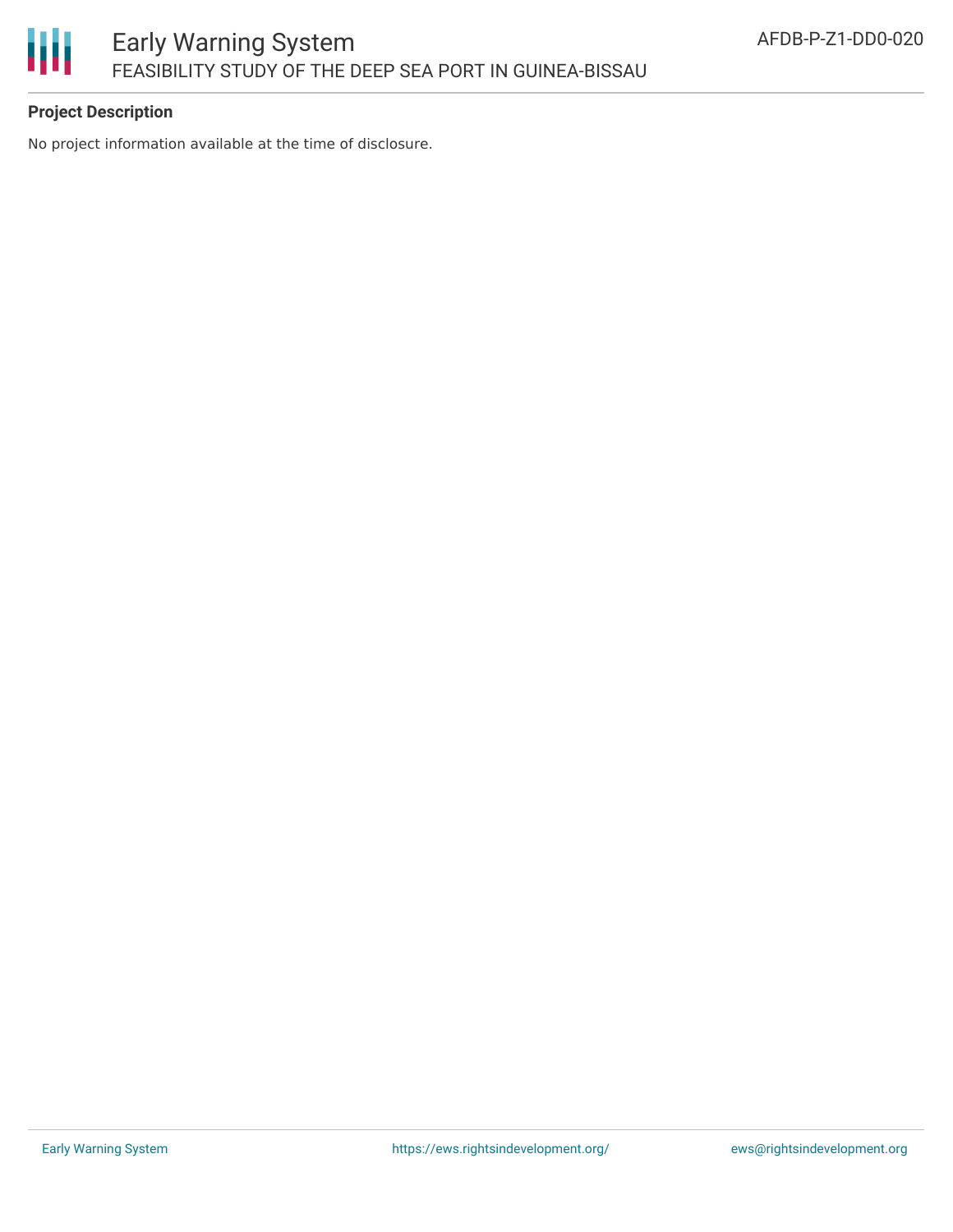

#### **Investment Description**

African Development Bank (AFDB)

**Total cost**: 1447940 **Currency**: UAC

**Source(s) of financing Cofinanced**: 1447942.84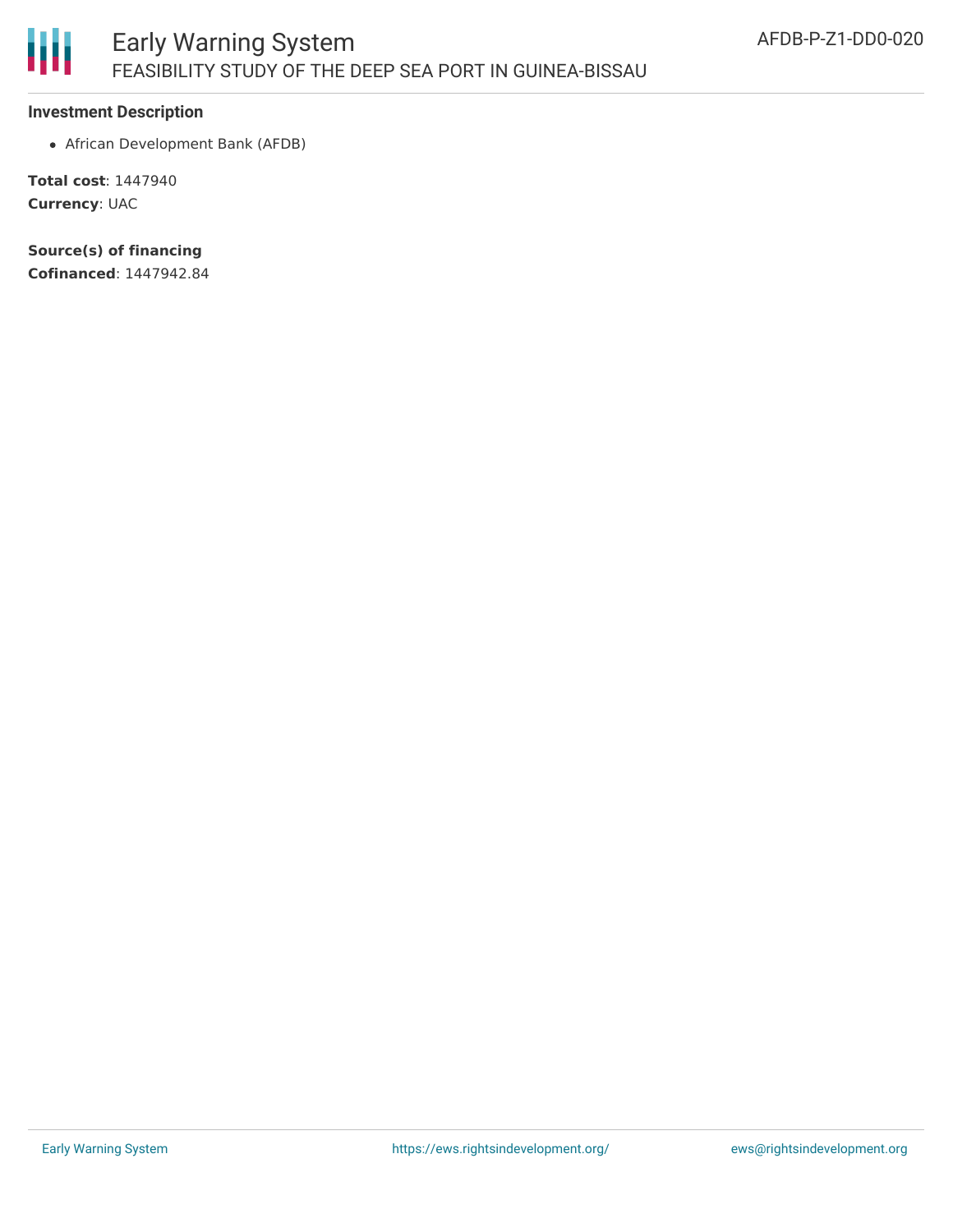#### **Contact Information**

**Task Manager:** CODO Pamphile Stanislas, PICU3 / no contact details provided at the time of disclosure

#### ACCOUNTABILITY MECHANISM OF AfDB

The Independent Review Mechanism (IRM), which is administered by the Compliance Review and Mediation Unit (CRMU), is the independent complaint mechanism and fact-finding body for people who have been or are likely to be adversely affected by an African Development Bank (AfDB)-financed project. If you submit a complaint to the IRM, it may assist you by either seeking to address your problems by facilitating a dispute resolution dialogue between you and those implementing the project and/or investigating whether the AfDB complied with its policies to prevent environmental and social harms. You can submit a complaint electronically by emailing crmuinfo@afdb.org, b.kargougou@afdb.org, b.fall@afdb.org, and/or s.toure@afdb.org. You can learn more about the IRM and how to file a complaint at https://www.afdb.org/en/independent-review-mechanism/.